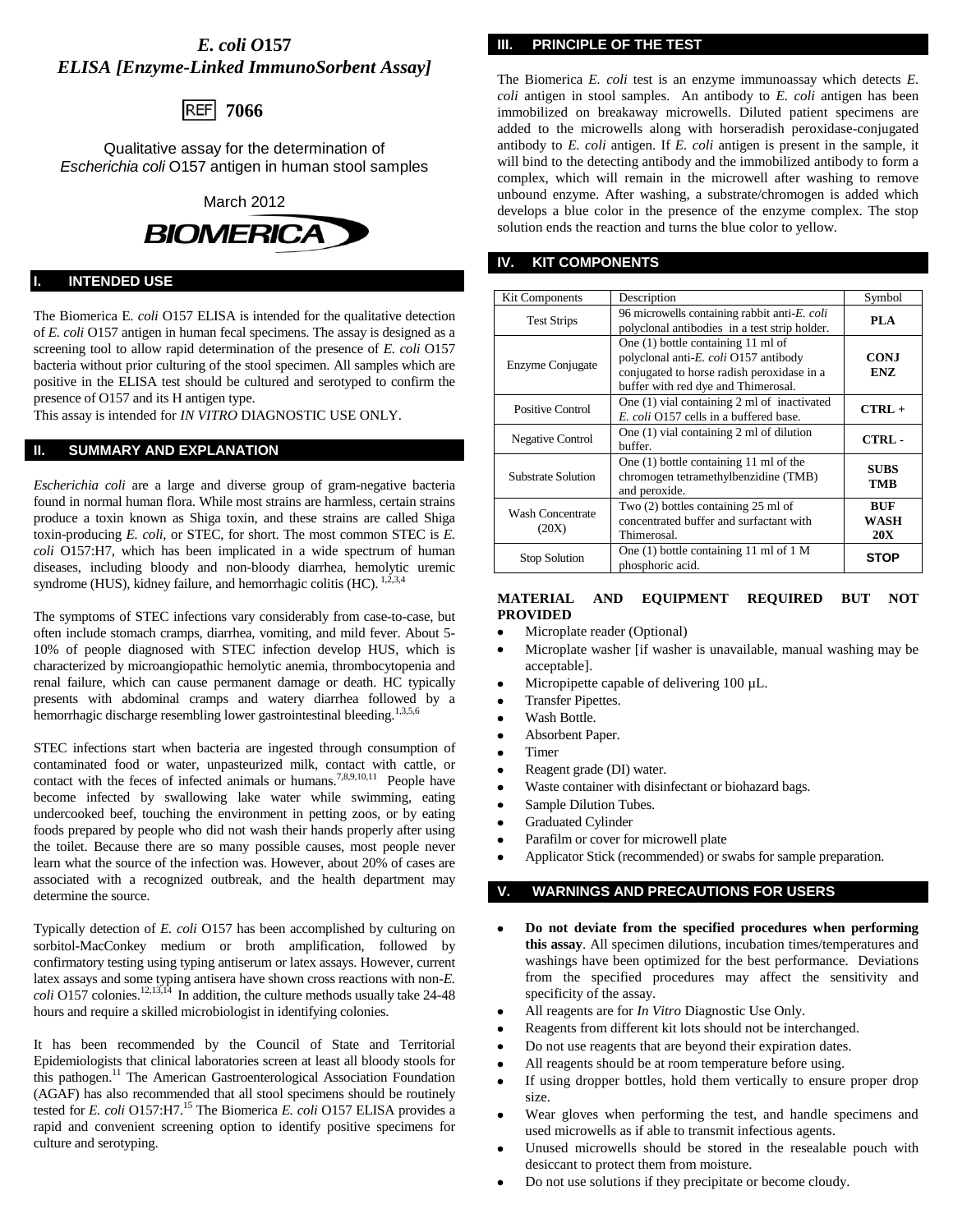**Exception**: Wash concentrate may precipitate during refrigerated storage, but will dissolve upon warming.

- Controls and some reagents contain thimerosal as a preservative, which may be irritating to skin, eyes and mucous membranes. In case of contact, flush eyes or rinse skin with large amounts of water.
- Treat all reagents and samples as potentially infectious materials. Use care to prevent aerosols and decontaminate any sample spills.
- Stop solution is a 5% solution of phosphoric acid in water. In case of contact with skin or mucous membranes, flush with water immediately.
- If formalin-preserved samples are used, a fresh sample must also be collected so culturing may be done if the sample is reactive in the assay.

## **VI. SAMPLE COLLECTION**

Since the organism may only be shed for a period of a few days (studies have shown that the level of detectable organisms by culture drop dramatically after day 6), the sample should be taken as soon as possible. It is recommended that the clinician check with their state health department or the Centers for Disease Control and Prevention to determine which specimens should be tested and whether the results are reportable.

#### **Collection of Stool (Feces)**

Stool samples may be used as fresh, frozen, in Cary Blair media, or in preservation media of 10% buffered formalin. Formalin samples should be collected as per the manufacturer's instructions (approximately a 1:4 dilution in the container). Unpreserved samples should be kept at 4 °C and tested within 24 hours of collection. Samples that cannot be tested within this time should be frozen at -20°C until used.

Samples in Cary Blair must be frozen once before using. This will break up the agar matrix and free up the antigen.

## **VII. REAGENT PREPARATION AND STORAGE**

- 1. All reagents except the Wash Concentrate are ready-to-use. All reagents should be stored at 2-8°C. The Wash concentrate may precipitate during refrigerated storage but will dissolve upon warming.
- 2. Before use, bring all reagents and samples to room temperature (15-  $25^{\circ}$ C) and mix.
- Wash Concentrate: To prepare a 1X wash solution, add contents of one bottle of Wash Concentrate (25 ml) to 475 mL of distilled or deionized water and mix.

### **VIII. SAMPLE PREPARATION**

#### **Fresh/Frozen Stools**

Thaw frozen stools. Prepare a slurry of stool by adding approximately **0.1 g ( 100 mg)**, about the size of a small pea (~4 mm diameter), of fecal sample using an applicator stick to **300 µl** of diluted wash buffer. Mix well (vortex) and allow the heavy particulates to settle.

## **For Watery Unpreserved Specimens**

Mix contents then add **100 µl** of sample to **300 µl** of diluted wash buffer. Mix thoroughly before using. Make the same dilution of the sample regardless of it consistency.

#### **Cary Blair Transport Stools**

Freeze sample or aliquot of sample. Thaw and mix contents. Add **100 µl** of sample to 300  $\mu$ l of diluted wash buffer. Mix thoroughly before using.

#### **Formalin Preserved Stools**

No further preparation of the sample is needed. However, remember that confirmation of the result by culturing cannot be performed on formalin preserved samples.

## **All dilutions must be made with diluted wash buffer.**

## **IX. ASSAY PROCEDURE**

#### **NOTES***:*

All incubations are at room temperature (15-25°C).

- When running the assay, try to avoid the formation of bubbles in the wells. Slapping the wells out on a clean absorbent towel after each wash step should help to minimize bubbles in the wells.
- 1. Break off number of wells needed (number of samples plus 2 for controls) and place in strip holder. Return any unused wells to foil pouch with desiccant. Reseal pouch tightly to exclude moisture
- 2. Using a micropipette, add **100 µl** of the negative control to well #1.
- 3. Using a micropipette, add **100 µl** of positive control to well #2.
- 4. Add **100 µl** of diluted sample to the appropriate test wells.

**NOTE:** Place the opening of the transfer pipette just inside the well to avoid splashing into adjacent wells

- 5. Cover the plate with parafilm or an appropriate cover and incubate at room temperature for **30 minutes.**
- 6. Decant the contents of the assay wells.
- 7. Wash each well using the 1X wash solution in a squirt bottle with a fine-tipped nozzle, directing the wash solution to the bottom of the well with force. Fill the well, and then decant the wash solution out of the well. Repeat this step two more times for a total of three washes.

**NOTE:** If using semi-automated or automated washing equipment, the specimens must be centrifuged (2000 to 3000 g x 10 minutes) to remove any particulate matter prior to adding to the plate. Add  $350 \mu l$  of 1X wash solution to each well. Wash a total of three times.

- 8. Add **100 µl (or 2 drops)** of Enzyme Conjugate (red solution) to each well.
- 9. Cover the plate and incubate at room temperature for **30 minute**s.
- 10. Decant the contents of the wells and wash each well three times as in **Step 6-7**. \*
- 11. Add **100 µl (or 2 drops)** of Substrate Solution to each well.
- 12. Cover the plate and incubate at room temperature for **10 minutes**.
- 13. Add **100 µl (or 2 drops)** of Stop Solution to each well. Gently tap the wells to mix. Read reaction within 5 minutes after adding Stop Solution.
- 14. Read results visually or on a spectrophotometer having a dual wavelength, with the filters set at 450nm and 620-650nm

**\*** *Washings consist of vigorously filling each well to overflowing with diluted wash buffer and decanting contents, banging the wells on a clean absorbent towel after each wash.* 

## **X. CALCULATION OF RESULTS**

#### **Interpretation of Results – Visual Method**

- **Positive:** Any sample well that is obviously more yellow than the negative control well.
- **Negative:** Any sample well that is not obviously more yellow than the negative control well.
- *NOTE:* The negative control, as well as some samples, may show some slight color. A sample well must be obviously darker than the negative control well to be called a positive result.

#### **Interpretation of Results - Spectrophotometric Method**

Zero spectrophotometer against air**. Read all wells at 450/620-650 nm.**

- Positive: Absorbance reading of 0.15 O.D. units and above indicates the sample contains *E. coli* O157 antigen.
- **Negative:** Absorbance reading less than 0.15 O.D. units indicates the sample does not contain detectable levels of *E. coli* O157 antigen.